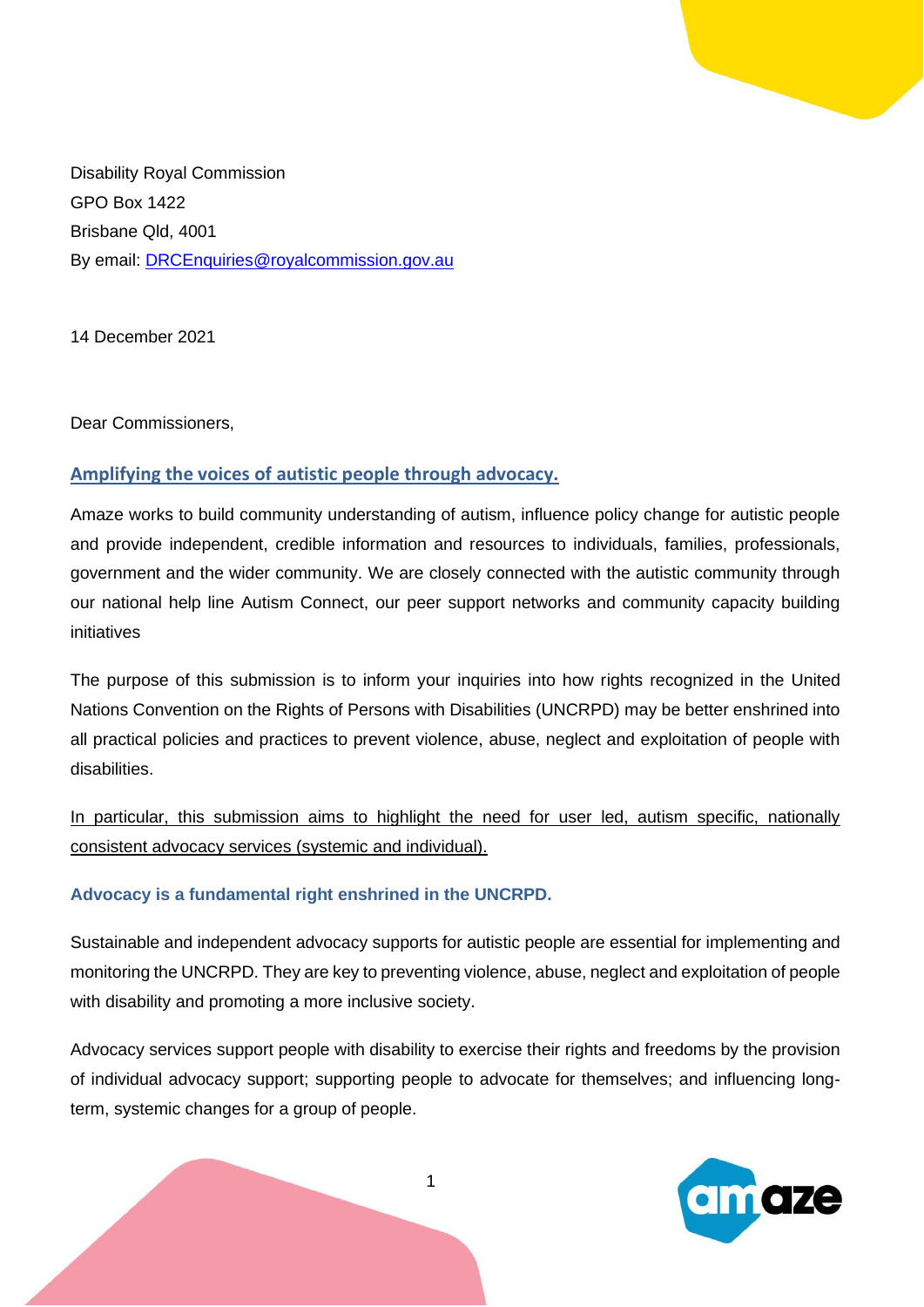## **There is considerable scope to improve support for disability advocacy**

In 2019, the United Nations' Committee on the Rights of Persons with Disabilities expressed concern about the unsustainability and inadequacy of resources for continuous, individual and independent advocacy programmes in Australia.' **<sup>1</sup>**

As you are aware through submissions received and your recent public hearings, key challenges facing disability advocacy in Australia include a lack of funding growth to meet increased demand, inconsistency in implementation of Commonwealth and state disability advocacy funding, a lack of nationally consistent data for disability advocacy and funding uncertainties. The NDIS has also created extra demand for services. In 2017, data from the Disability Advocacy Resource Unit (DARU) found that the number of reports for disability services and the NDIS increased by 70% upon introduction of the NDIS.**<sup>2</sup>** The NDIS has passed significant burden to families to navigate the scheme and a market of supports and service systems. The Amaze community is frequently seeking support to navigate NDIS processes and outcomes, and we hear from many other advocacy organisations that the NDIS continues to dominate their workload.

### **Autism-specific advocacy services are needed**

On 1 December 2021, the Department of Social Services invited applications via a closed noncompetitive process to deliver individual advocacy services under the National Disability Advocacy Program (NDAP) from 2022 to 2025. To be eligible to receive a grant, an organisation must be one of the organisations listed in the Grant Opportunity Guidelines. We have reviewed the list of organisations and it does not contain a single autism organisation or advocacy group.

This closed non-competitive process and ongoing failure to invite autism organisations to tender for the NDAP program is unacceptable. It is also unacceptable that no autism organisations or advocacy groups have been funded to provide individual advocacy under the National Disability Insurance Scheme Appeals Program.

Autistic people require advocacy services that are user led and have a thorough understanding of the issues faced by autistic people. General disability advocacy groups tend to lack this detailed

<http://www.daru.org.au/disability-advocacy-by-the-numbers-data-integrity-supplementary-report>



<sup>1</sup> United Nations Committee on the Rights of Persons with Disabilities, 2019. *Concluding observations on the combined second and third periodic reports on Australia.* Available at: [http://docstore.ohchr.org/SelfServices/FilesHandler.ashx?enc=6QkG1d%2FPPRiCAqhKb7yhsnzSGolKOaUX8SsM2PfxU7](http://docstore.ohchr.org/SelfServices/FilesHandler.ashx?enc=6QkG1d%2FPPRiCAqhKb7yhsnzSGolKOaUX8SsM2PfxU7sdcbNJQCwlRF9xTca9TaCwjm5OInhspoVv2oxnsujKTREtaVWFXhEZM%2F0OdVJz1UEyF5IeK6Ycmqrn8yzTHQCn)

[sdcbNJQCwlRF9xTca9TaCwjm5OInhspoVv2oxnsujKTREtaVWFXhEZM%2F0OdVJz1UEyF5IeK6Ycmqrn8yzTHQCn](http://docstore.ohchr.org/SelfServices/FilesHandler.ashx?enc=6QkG1d%2FPPRiCAqhKb7yhsnzSGolKOaUX8SsM2PfxU7sdcbNJQCwlRF9xTca9TaCwjm5OInhspoVv2oxnsujKTREtaVWFXhEZM%2F0OdVJz1UEyF5IeK6Ycmqrn8yzTHQCn) <sup>2</sup> Disability Advocacy Resource Unit, 2017. *Disability Advocacy by the Numbers, pp. 16.* Available at: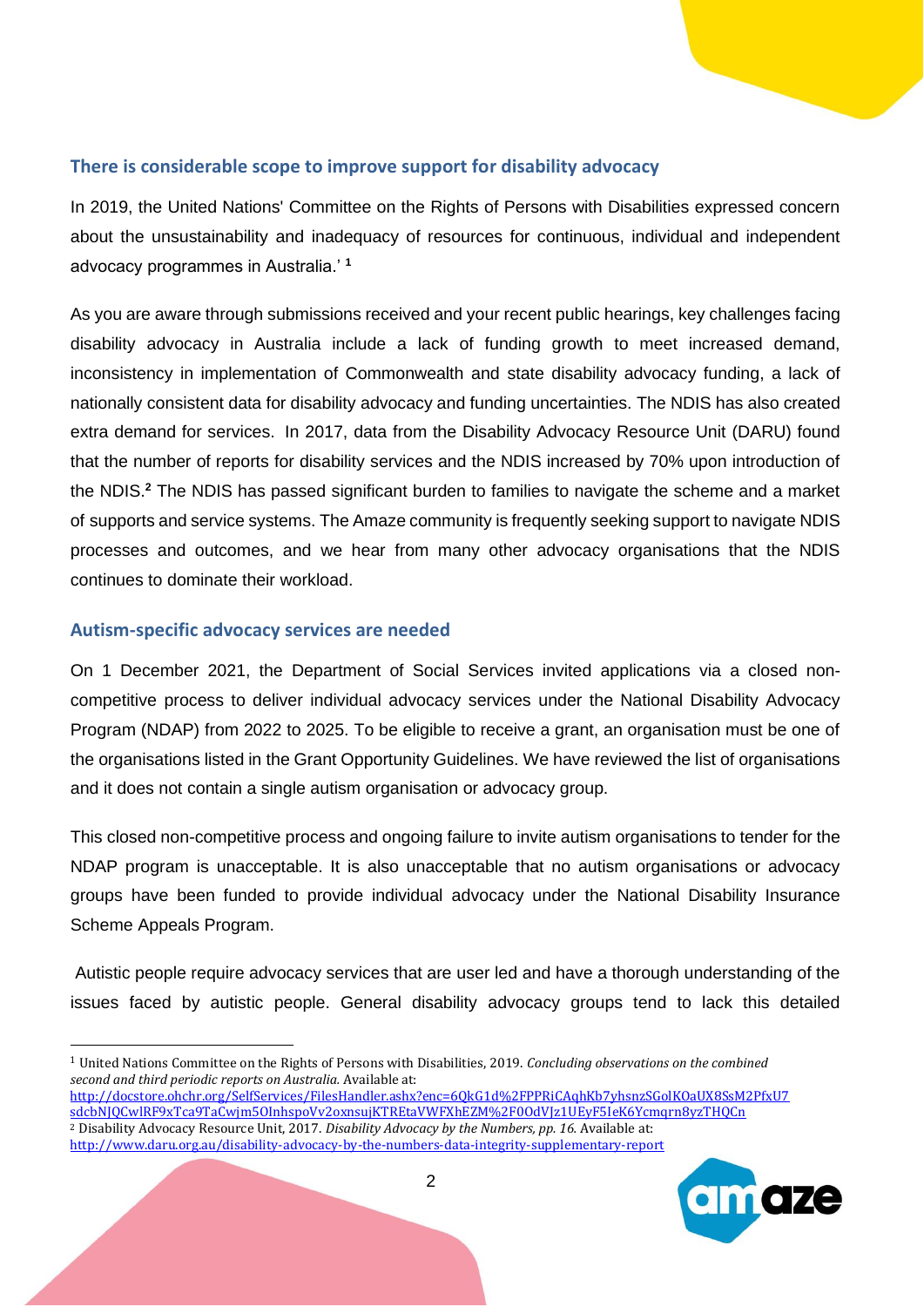understanding. Autistic-led advocacy groups can build autism competency within general advocacy groups, as well as directly support autistic people and their families.

In 2020, the Australian Autism Alliance conducted the largest and most comprehensive consultation survey of autistic people and their carers to date, with almost 4000 responses received. This survey included questions about people's confidence and understanding in engaging in self-advocacy activities. The insights were illuminating.

- More than 22% of autistic adults reported that they did not know where to get help if they were experiencing violence, abuse or neglect.
- 45% did not know where to get help if they were experiencing discrimination or exclusive practices, such as a lack of opportunities to access education, accommodation, recreation and leisure.
- 39% did not know where to get help with the law, tenancy, Centrelink or with having enough money to meet their needs, or to speak up for themselves and self-advocate in general.

Qualitative responses included:

*"I stumbled across an advocacy group who have been very helpful in preparing for my son's interview, and my daughter's second planning session. It would be great if it was more widely known that advocacy groups are available".* 

*"Parents of autistics must become very strong advocates for their child's needs to be met at school, in community and in healthcare setting. It is a full time job with an enormous mental*  load for parents to carry. Concerned how parents with limited resources, lower levels of *education or from culturally or linguistically diverse backgrounds cope with advocating for their child".*

*"When in need of an advocate they are expensive and not funded the wait times are incredibly long therefore the person with autism is left without any support from an advocate most times".*

*"When parents have so many barriers to advocacy for their children, how are the autistic children themselves able to advocate for their own needs and well-being?"*

*"Whenever we need advocacy for an issue eg something at school. We have to wait at least 6 weeks for disability advocacy and by that time the meeting or issue is resolved".*



3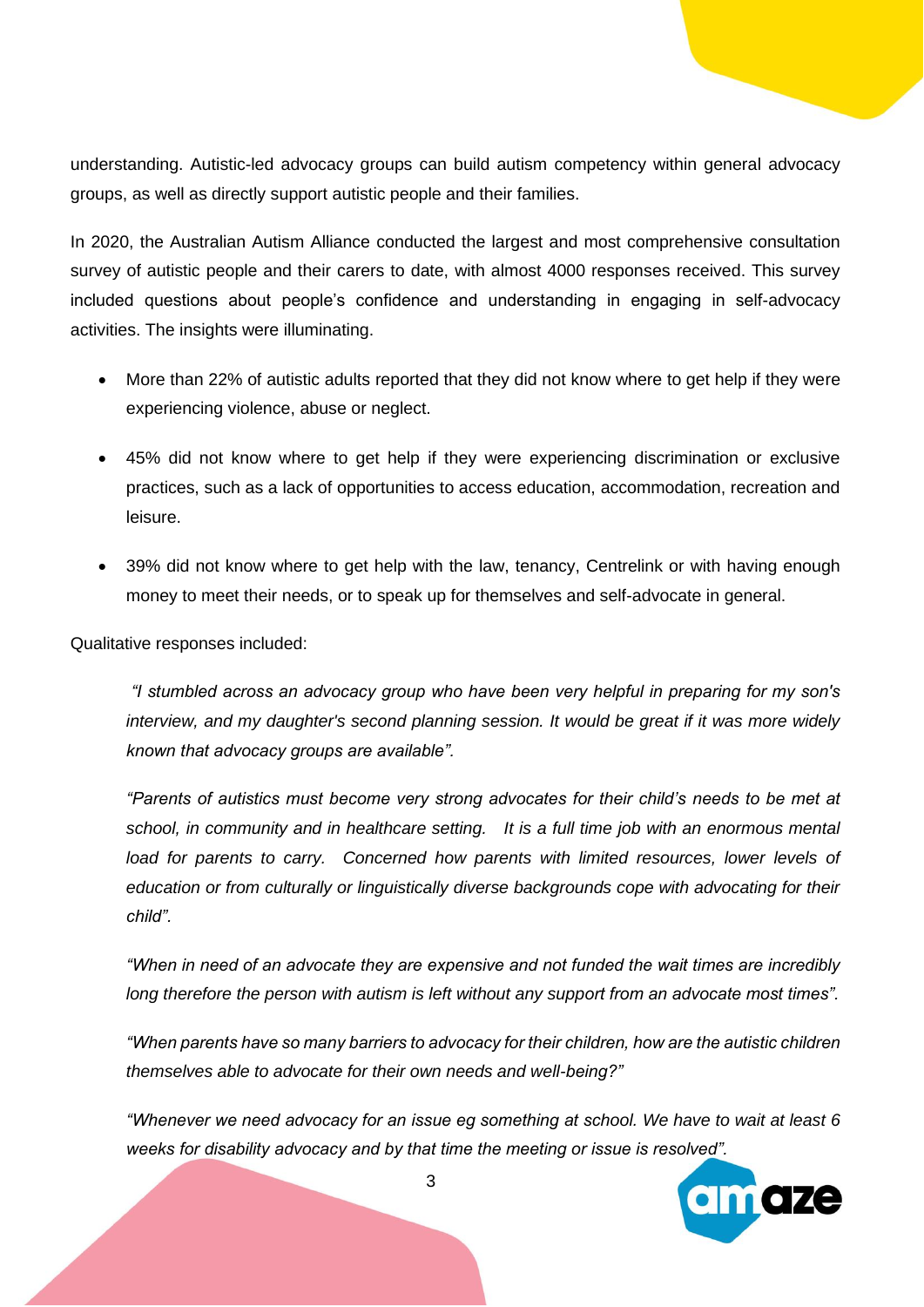*"When it's a child, it's important that the parent /carer is supported enough to have the confidence and knowledge to advocate on their behalf".*

*"Would be good to be able to access a community autism friendly program (perhaps online) to learn how to advocate for himself and develop his self-esteem to be able to do so".*

*"Would like to see a role created for an autism advocate to be the link between home and school - would reduce family stress, particularly if parents/s working".*

International studies have also revealed challenges for autistic people in accessing mainstream disability advocacy services. A 2003 UK survey by the National Autistic Society of 55 general, learning disability and mental health advocacy organisations found that 32% of those organisations would not provide services to people who revealed that they had an autism diagnosis. The remaining 62% indicated that they experienced significant difficulty working with autistic people and had little confidence in the ability to advocate effectively for this population.<sup>3</sup> Much of the concern expressed was around their understanding of autism or concerns about advocating for people with communication difficulties. Although that study is now almost 20 years old, these findings align with recent commonly reported experiences of autistic people in Australia.

There needs to be scope for funded advocacy services that are designed to work with autistic people and their families, in parallel to generalist services for people with disability. Notwithstanding the recent moves away from funding diagnosis specific advocacy, the self-advocacy movement for autistic people is relatively new compared to those with physical and sensory disabilities such as vision and hearing impairment. So rather than seeing this as a step backward it is actually playing catch up in terms of the realisation of the rights of autistic people in comparison to other people with disability.

Systemic and structural advocacy plays an important role in aligning government policy and program design with the needs and expectations of autistic people. There is a clear role for a co-ordinated voice that brings together autistic organisations around the nation to identify systemic issues and inform the Commonwealth Government on policy and program development. This should be complemented by a properly funded peak body that represents autism organisations and works within the Disability Representative Organisation landscape.

<sup>3</sup> National Autistic Society, 2003. *Autism: The Demand for Advocacy*. Available at: [https://www.scie](https://www.scie-socialcareonline.org.uk/autism-the-demand-for-advocacy/r/a11G00000017ykcIAA)[socialcareonline.org.uk/autism-the-demand-for-advocacy/r/a11G00000017ykcIAA](https://www.scie-socialcareonline.org.uk/autism-the-demand-for-advocacy/r/a11G00000017ykcIAA)